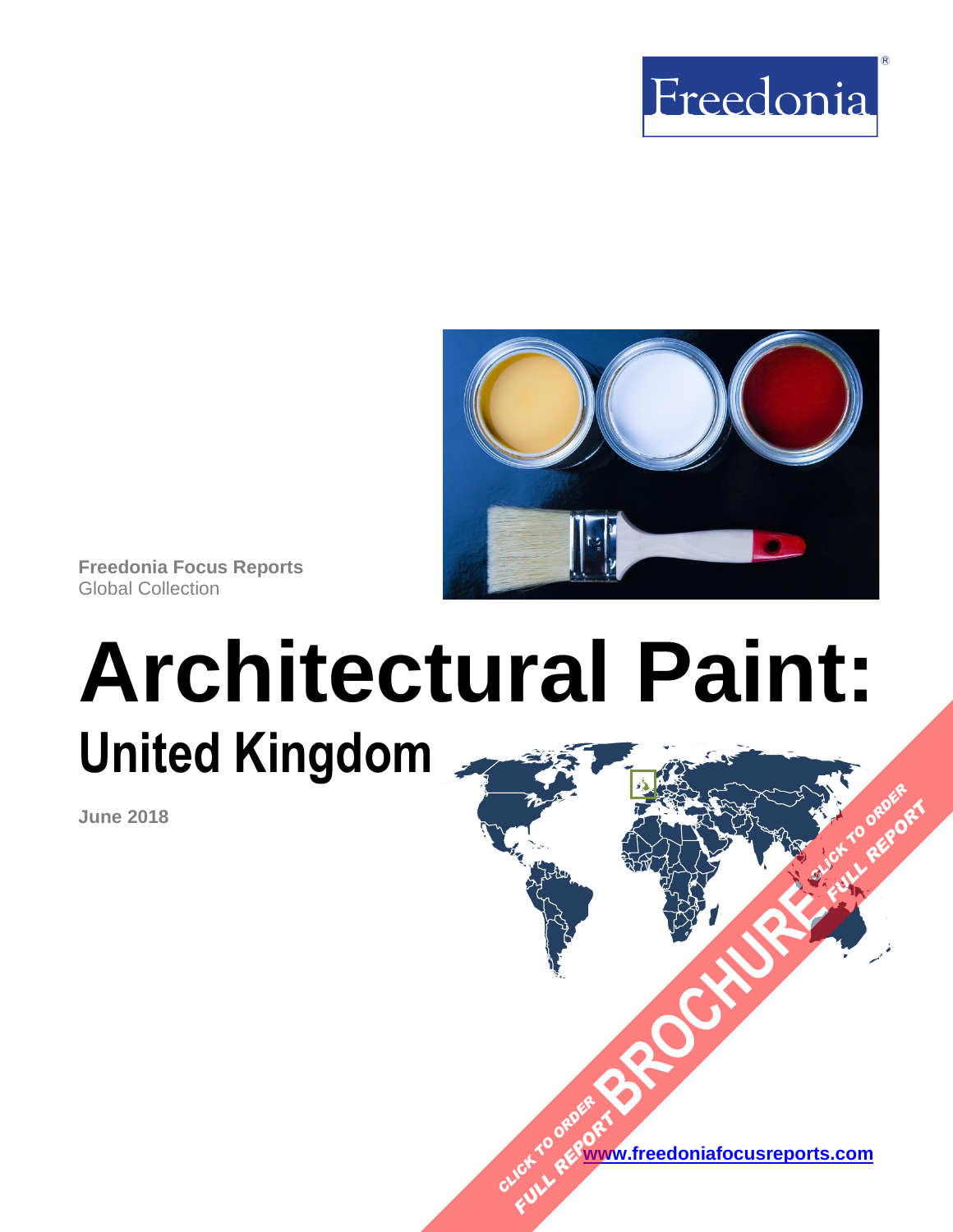# **Table of Contents**

| 1. Highlights                                 | 3              |
|-----------------------------------------------|----------------|
| 2. Market Environment                         | 4              |
| <b>Historical Trends</b>                      | 4              |
| <b>Key Economic Indicators</b>                | 5              |
| <b>Environmental &amp; Regulatory Factors</b> | 6              |
| <b>End User Overview</b>                      | $\overline{7}$ |
| Western Europe Outlook                        | 8              |
| 3. Segmentation & Forecasts                   | 10             |
| Formulations                                  | 10             |
| Water-Based                                   | 11             |
| Solvent-Based                                 | 12             |
| Markets                                       | 14             |
| Residential Remodel & Repaint                 | 15             |
| Nonresidential Construction                   | 16             |
| <b>New Residential Construction</b>           | 16             |
| 4. Industry Structure                         | 18             |
| <b>Industry Characteristics</b>               | 18             |
| <b>Market Leaders</b>                         | 19             |
| Akzo Nobel                                    | 19             |
| <b>PPG Industries</b>                         | 20             |
| Crown Paints (Hempel)                         | 21             |
| 5. About This Report                          | 22             |
| Scope                                         | 22             |
| Sources                                       | 22             |
| Freedonia Methodology                         | 23             |
| <b>Resources</b>                              | 25             |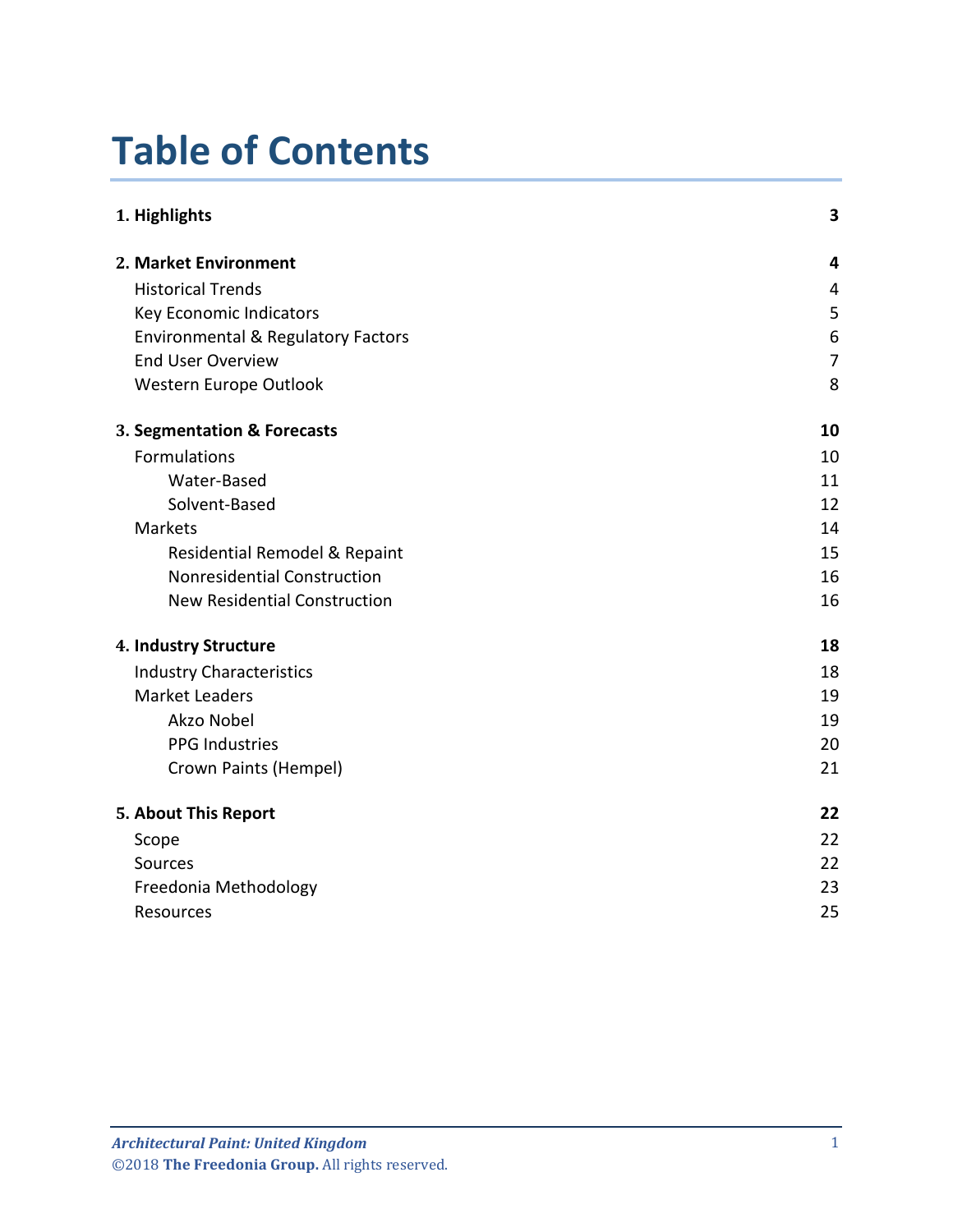# **List of Tables & Figures**

| Figure 1   UK: Key Trends in Architectural Paint Demand, 2017 - 2022               | 3  |
|------------------------------------------------------------------------------------|----|
| Figure 2   UK: Architectural Paint Demand Trends, 2007 - 2017                      | 4  |
| Table 1   UK: Key Indicators for Architectural Paint Demand, 2007 - 2022 (2016US\$ |    |
| bil)                                                                               | 5  |
| Figure 3   UK: Architectural Paint Demand by End User, 2017 (%)                    | 7  |
| Figure 4   Western Europe: Architectural Paint Demand by Country, 2017 (%)         | 9  |
| Figure 5   UK: Architectural Paint Demand by Formulation, 2007 - 2022 (000 m tons) | 10 |
| Table 2   UK: Architectural Paint Demand by Formulation, 2007 - 2022 (000 m tons)  | 10 |
| Table 3   UK: Architectural Paint Supply & Demand, 2007 - 2022 (000 m tons)        | 11 |
| Table 4   Water-Based Architectural Paint: Advantages & Disadvantages by           |    |
| Application                                                                        | 12 |
| Table 5   Solvent-Based Architectural Paint: Advantages & Disadvantages by         |    |
| Application                                                                        | 13 |
| Figure 6   UK: Architectural Paint Demand by Formulation, 2007 - 2022 (%)          | 13 |
| Figure 7   UK: Architectural Paint Demand by Market, 2007 – 2022 (000 m tons)      | 14 |
| Table 6   UK: Architectural Paint Demand by Market, 2007 - 2022 (000 m tons)       | 14 |
| Figure 8   UK: Architectural Paint Demand by Market, 2007 - 2022 (%)               | 17 |
| Table 7   UK: Selected Suppliers to the Architectural Paint Market                 | 19 |
| Table 8   HS Codes Related to Architectural Paint                                  | 23 |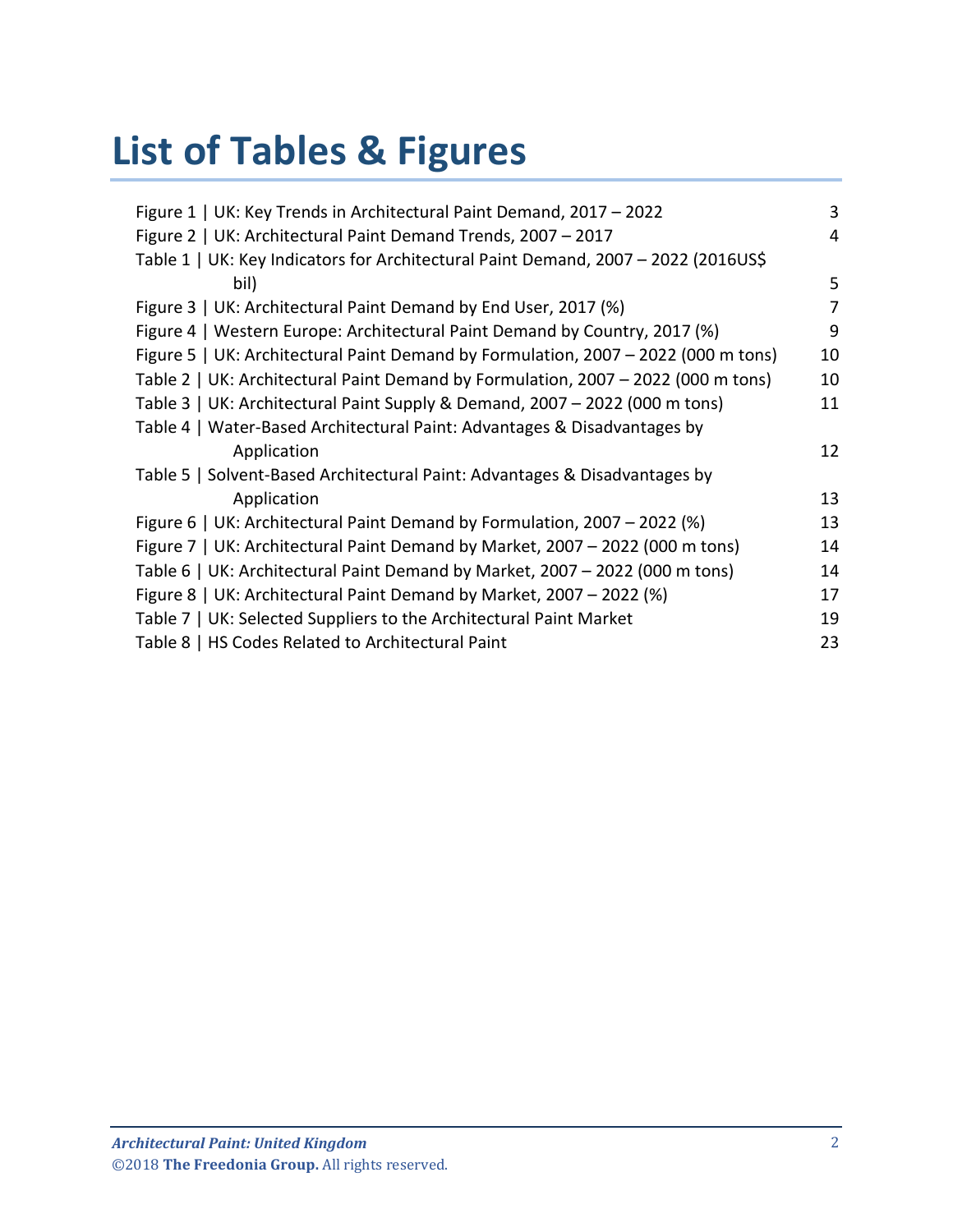# <span id="page-3-0"></span>**About This Report**

# <span id="page-3-1"></span>**Scope**

This report forecasts to 2022 architectural paint demand and production in metric tons in the UK. Total demand is segmented by formulation in terms of:

- water-based
- solvent-based

Total demand is also segmented by market as follows:

- residential remodel and repaint
- nonresidential construction
- new residential construction

To illustrate historical trends, total demand is provided in annual series from 2007 to 2017; production and the various segments are reported at five-year intervals for 2007, 2012, and 2017.

For the purposes of this report, "architectural paint" refers to interior and exterior paint products used in building construction markets, including water- and solvent-based paint, primers, stains, and sealers. White washes and distempers, factory-applied coatings, industrial maintenance coatings, and products used to maintain infrastructure are excluded from the scope.

Key macroeconomic indicators are also provided with quantified trends. Other various topics, including profiles of pertinent leading suppliers, are covered in this report. A full outline of report items by page is available in the Table of Contents.

## <span id="page-3-2"></span>**Sources**

*Architectural Paint: United Kingdom* (FB35096) is based on *[Global Architectural Paint,](http://www.freedoniagroup.com/DocumentDetails.aspx?ReferrerId=FL-FOCUS&studyid=3598)* a comprehensive industry study published by The Freedonia Group. Reported findings represent the synthesis and analysis of data from various primary, secondary, macroeconomic, and demographic sources including:

- firms participating in the industry, and their suppliers and customers
- government/public agencies
- national, regional, and international non-governmental organizations
- trade associations and their publications
- the business and trade press
- indicator forecasts by The Freedonia Group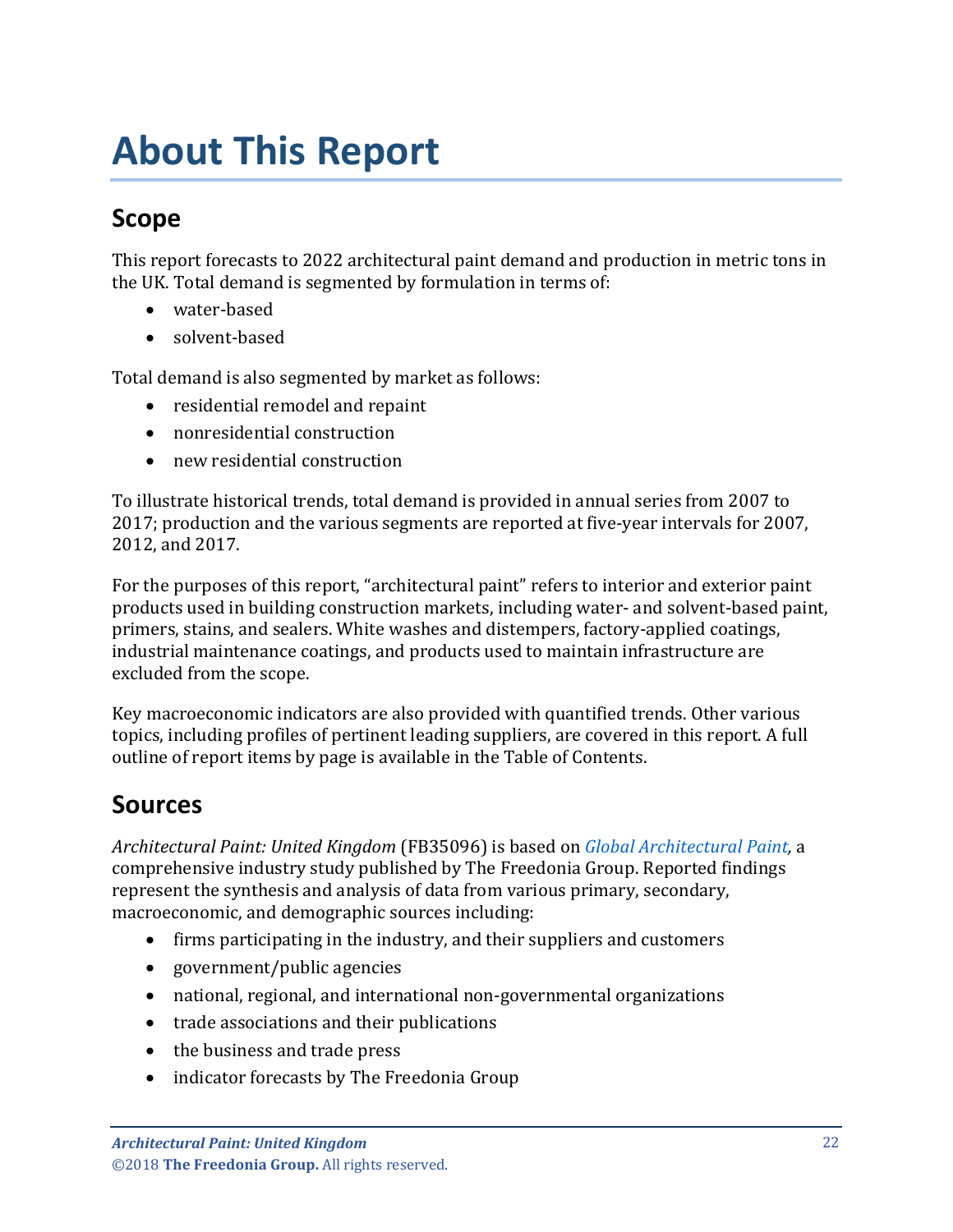• the findings of other reports and studies by The Freedonia Group

Specific sources and additional resources are listed in the Resources section of this publication for reference and to facilitate further research.

### **Industry Codes**

<span id="page-4-1"></span>

| Table 8   HS Codes Related to Architectural Paint |                                                                                                                                                       |  |
|---------------------------------------------------|-------------------------------------------------------------------------------------------------------------------------------------------------------|--|
| <b>HS Code</b>                                    | <b>Definition</b>                                                                                                                                     |  |
| 320810                                            | Paints & varnishes (including enamels & lacquers) based on synthetic or other polymers, in a nonaqueous<br>medium, based on polyesters                |  |
| 320820                                            | Paints & varnishes (including enamels & lacquers) based on synthetic or other polymers, in a nonaqueous<br>medium, based on acrylic or vinyl polymers |  |
| 320890                                            | Paints & varnishes (including enamels & lacquers) based on synthetic or other polymers, in a nonaqueous<br>medium, nesoi                              |  |
| 320910                                            | Paints & varnishes (including enamels & lacquers) based on synthetic or other polymers, in an aqueous<br>medium, based on acrylic or vinyl polymers   |  |
| 320990                                            | Paints & varnishes (including enamels & lacquers) based on synthetic or other polymers, in an aqueous<br>medium, nesoi                                |  |
| 3210                                              | Other paints & varnishes (including enamels, lacquers, & distempers); prepared water pigments of a kind<br>used for finishing leather                 |  |

Source: United Nations Statistics Division

# <span id="page-4-0"></span>**Freedonia Methodology**

The Freedonia Group, a subsidiary of MarketResearch.com, has been in business for more than 30 years and in that time has developed a comprehensive approach to data analysis that takes into account the variety of industries covered and the evolving needs of our customers.

Every industry presents different challenges in market sizing and forecasting, and this requires flexibility in methodology and approach. Freedonia methodology integrates a variety of quantitative and qualitative techniques to present the best overall picture of a market's current position as well as its future outlook: When published data are available, we make sure they are correct and representative of reality. We understand that published data often have flaws either in scope or quality, and adjustments are made accordingly. Where no data are available, we use various methodologies to develop market sizing (both top-down and bottom-up) and then triangulate those results to come up with the most accurate data series possible. Regardless of approach, we also talk to industry participants to verify both historical perspective and future growth opportunities.

Methods used in the preparation of Freedonia market research include, but are not limited to, the following activities: comprehensive data mining and evaluation, primary research, consensus forecasting and analysis, ratio analysis using key indicators, regression analysis, end use growth indices and intensity factors, purchase power parity adjustments for global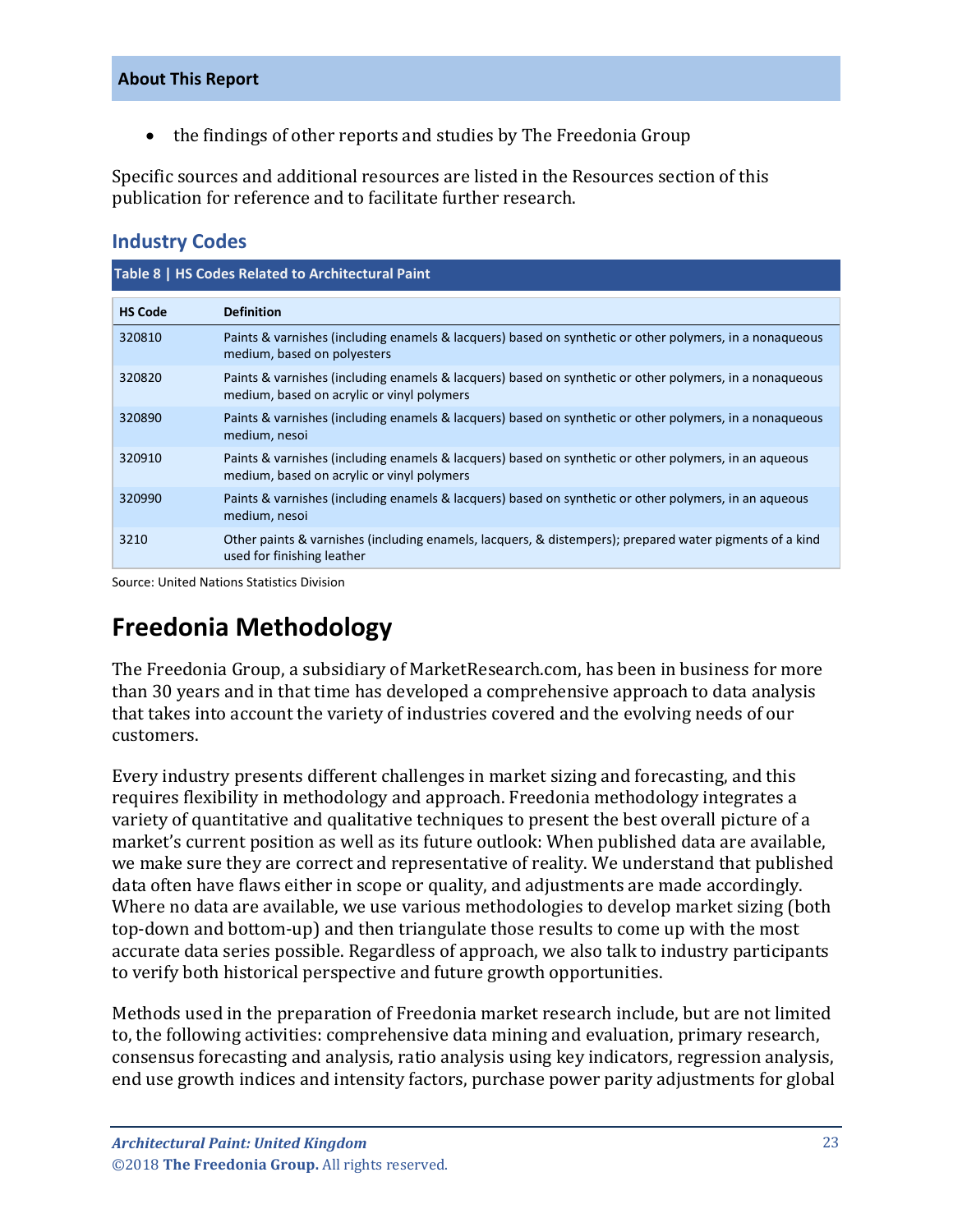#### **About This Report**

data, consumer and end user surveys, market share and corporate sales analysis, product lifespan analysis, product or market life cycle analysis, graphical data modeling, long-term historical trend analysis, bottom-up and top-down demand modeling, and comparative market size ranking.

Freedonia quantifies trends in various measures of growth and volatility. Growth (or decline) expressed as an average annual growth rate (AAGR) is the least squares growth rate, which takes into account all available datapoints over a period. The volatility of datapoints around a least squares growth trend over time is expressed via the coefficient of determination, or  $r^2$ . The most stable data series relative to the trend carries an  $r^2$  value of 1.0; the most volatile – 0.0. Growth calculated as a compound annual growth rate (CAGR) employs, by definition, only the first and last datapoints over a period. The CAGR is used to describe forecast growth, defined as the expected trend beginning in the base year and ending in the forecast year. Readers are encouraged to consider historical volatility when assessing particular annual values along the forecast trend, including in the forecast year.

# **Copyright & Licensing**

The full report is protected by copyright laws of the United States of America and international treaties. The entire contents of the publication are copyrighted by The Freedonia Group.